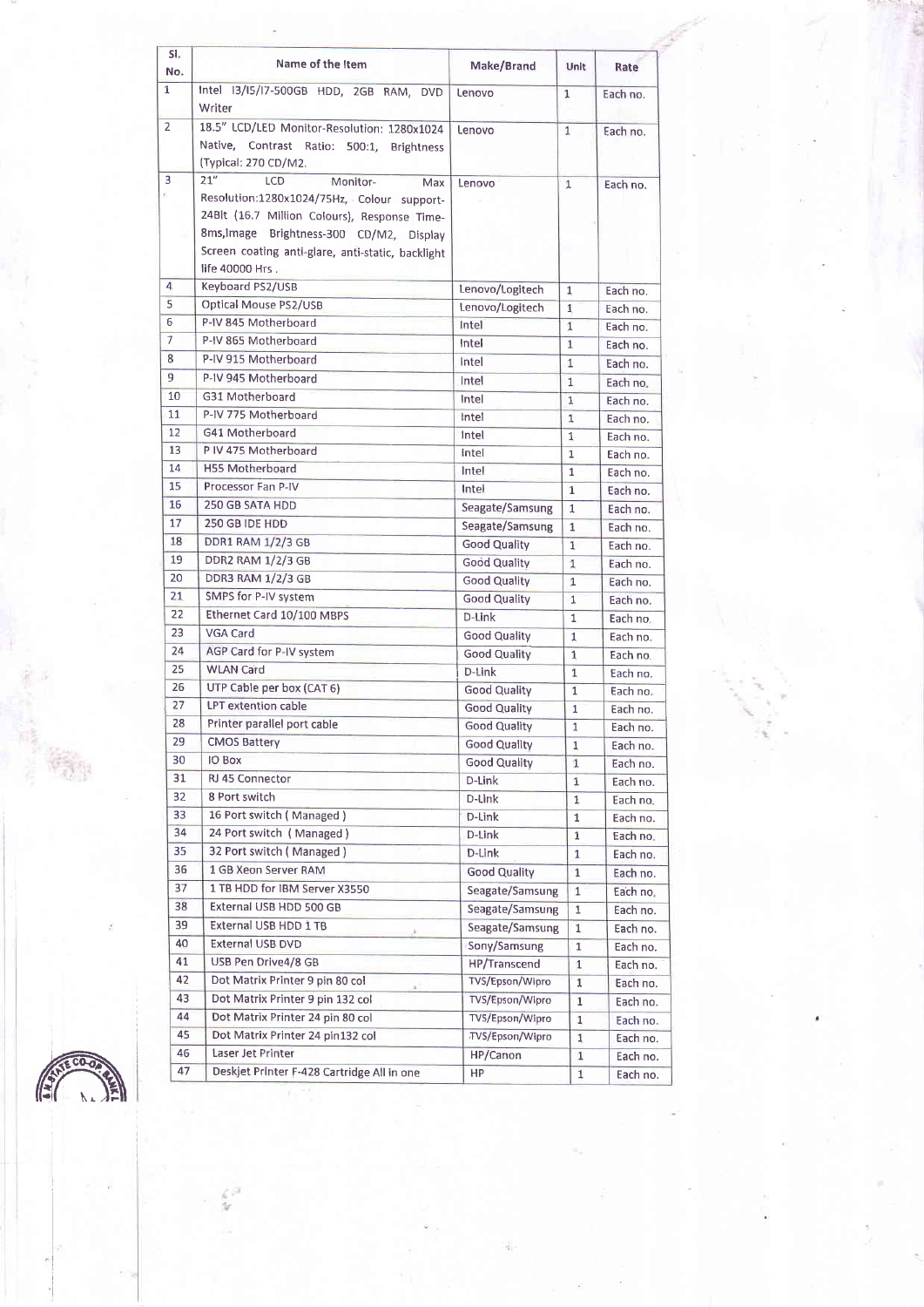| 48 | Deskjet Printer                                        | HP/Canon            | $\mathbf{1}$   | Each no.       |
|----|--------------------------------------------------------|---------------------|----------------|----------------|
|    |                                                        |                     |                | Each no.       |
| 49 | Deskjet Printer All in one                             | HP/Canon            | $\mathbf{1}$   |                |
| 50 | Laptop I-3 with DOS                                    | Lenovo              | $\mathbf{1}$   | Each no.       |
| 51 | Scanner                                                | <b>HP/Canon</b>     | $\mathbf{1}$   | Each no.       |
| 52 | Scanner (Legal paper)                                  | HP/Canon            | 1              | Each no.       |
| 53 | Maintenance free UPS Battery 42 AH, 12V                | Quanta              | $\overline{1}$ | Each no.       |
| 54 | Maintenance free UPS Battery 48 AH, 12V                | Quanta              | $\overline{1}$ | Each no.       |
| 55 | Maintenance free UPS Battery 65 AH, 12V                | Quanta              | $\overline{1}$ | Each no.       |
| 56 | Maintenance free UPS Battery 75 AH, 12V                | Quanta              | $\mathbf{1}$   | Each no.       |
| 57 | Maintenance free UPS Battery 100 AH, 12V               | Quanta              | $\mathbf{1}$   | Each no.       |
| 58 | 9 Pin DMP Head                                         | <b>TVS</b>          | $\mathbf{1}$   | Each no.       |
| 59 | 24 Pin DMP Head                                        | <b>TVS</b>          | $\mathbf{1}$   | Each no.       |
| 60 | MLC Board for TVS DMP 255                              | <b>TVS</b>          | 1              | Each no.       |
| 61 | MLC Board for TVS DMP 345                              | <b>TVS</b>          | $\mathbf{1}$   | Each no.       |
| 62 | MLC Board for TVS DMP 355                              | <b>TVS</b>          | $\mathbf 1$    | Each no.       |
| 63 | MLC Board for TVS DMP 455                              | <b>TVS</b>          | 1              | Each no.       |
| 64 | SMPS for TVS DMP 255                                   | <b>TVS</b>          | $\mathbf{1}$   | Each no.       |
| 65 | SMPS for TVS DMP 345                                   | <b>Good Quality</b> | $\mathbf 1$    | Each no.       |
| 66 | SMPS for TVS DMP 355                                   | <b>Good Quality</b> | $\mathbf{1}$   | Each no.       |
| 67 | SMPS for TVS DMP 455                                   | <b>Good Quality</b> | $\mathbf{1}$   | Each no.       |
| 68 | Power Extension cord with multi pin holder,<br>5 mtr.  | <b>Good Quality</b> | $\mathbf{1}$   | Each no.       |
| 69 | Power Extension cord with multi pin holder,<br>10 mtr. | <b>Good Quality</b> | $\overline{1}$ | Each no.       |
|    | UPS 3KVA/ 5KVA/10 KVA                                  | Microtek/Power      | $1$ .          | Each no.       |
| 70 |                                                        | Zen/                |                |                |
|    |                                                        | Delta/Numeric       |                |                |
| 71 | CCTV (Dome/Bullet type)/Pin Hole                       | <b>Good Quality</b> | $\overline{1}$ | Each no.       |
| 72 | Anti Virus software for Microsoft windows Xp           | QuickHeal/npav      |                | Multi-<br>user |
| 73 | DVD RAM IDE/SATA                                       | Samsung/LG          | $\mathbf{1}$   | Each no.       |
| 74 | Laptop (13/15/17)                                      | Lenovo              | 1              | Each no.       |
| 75 | Power Board for UPS(2KVA/3KVA/5KVA/10KVA)              | <b>Numeric</b>      | 1              | Each no.       |
| 76 | Controller/MLC Board (UPS)                             | Numeric             | $\mathbf 1$    | Each no.       |
| 77 | AC-DC charger/SMPS charger unit (UPS)                  | <b>Numeric</b>      | $\mathbf{1}$   | Each no.       |



 $\frac{1}{2}$